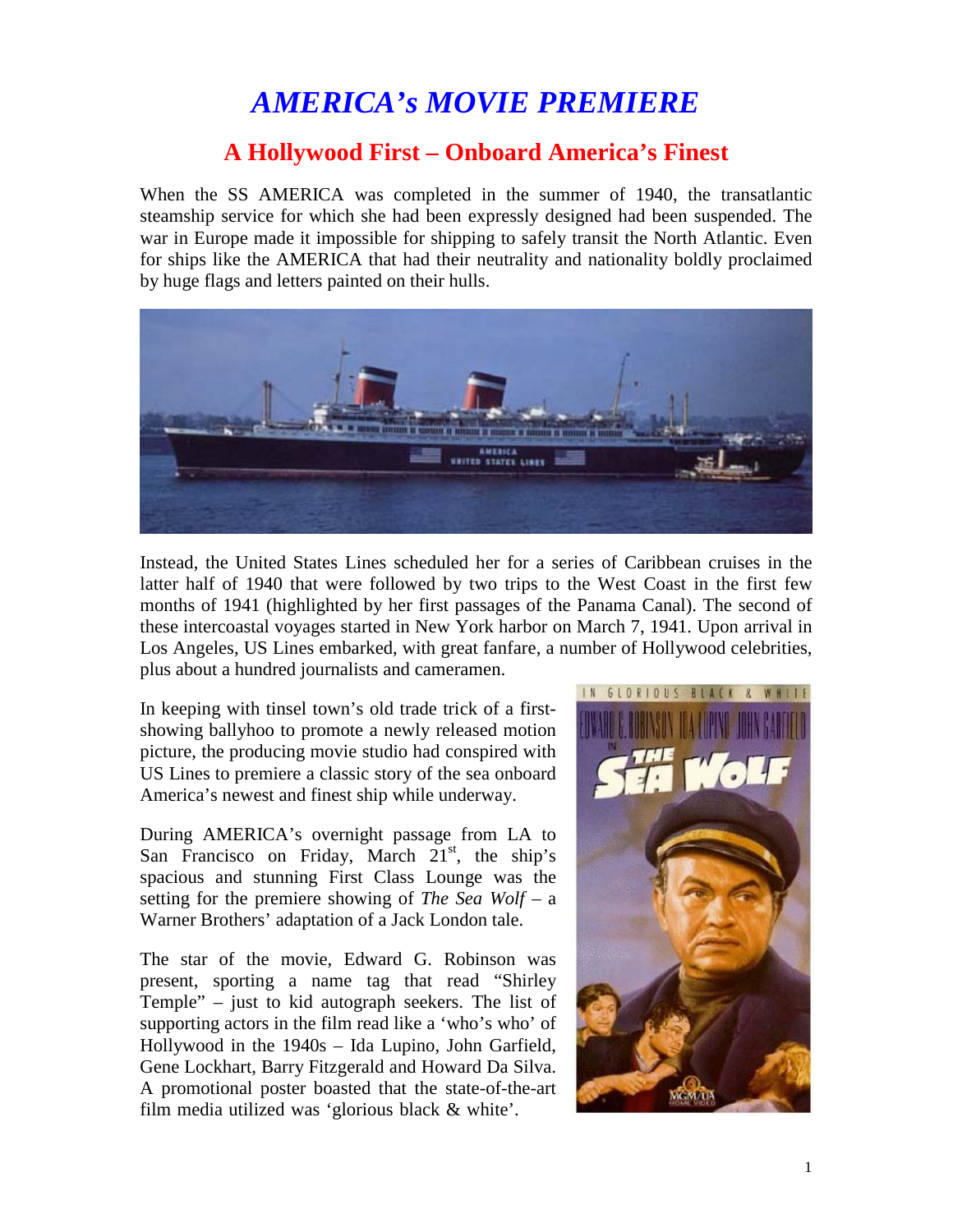Upholding Hollywood's history of conducting publicity stunts, a bevy of beauties were also embarked to keep the still photographers busy – and happy. The fact that none of these ladies were in the movie being premiered didn't seem to bother anyone involved!



Part of the film studio's elaborate publicity plans included a requisite visit to the ship's bridge before the ship left Los Angeles harbor by Robinson (left) and Garfield – shown here flanking Captain Giles Stedman, first captain of the SS AMERICA.



Taking full advantage of the event, Warner Brothers' publicists announced that a movie about the AMERICA's Captain, Giles Stedman, was in the planning stages. They said that *The Captain and His Ship* would star George Brent and, of course, be filmed onboard the real star of the show – the SS AMERICA.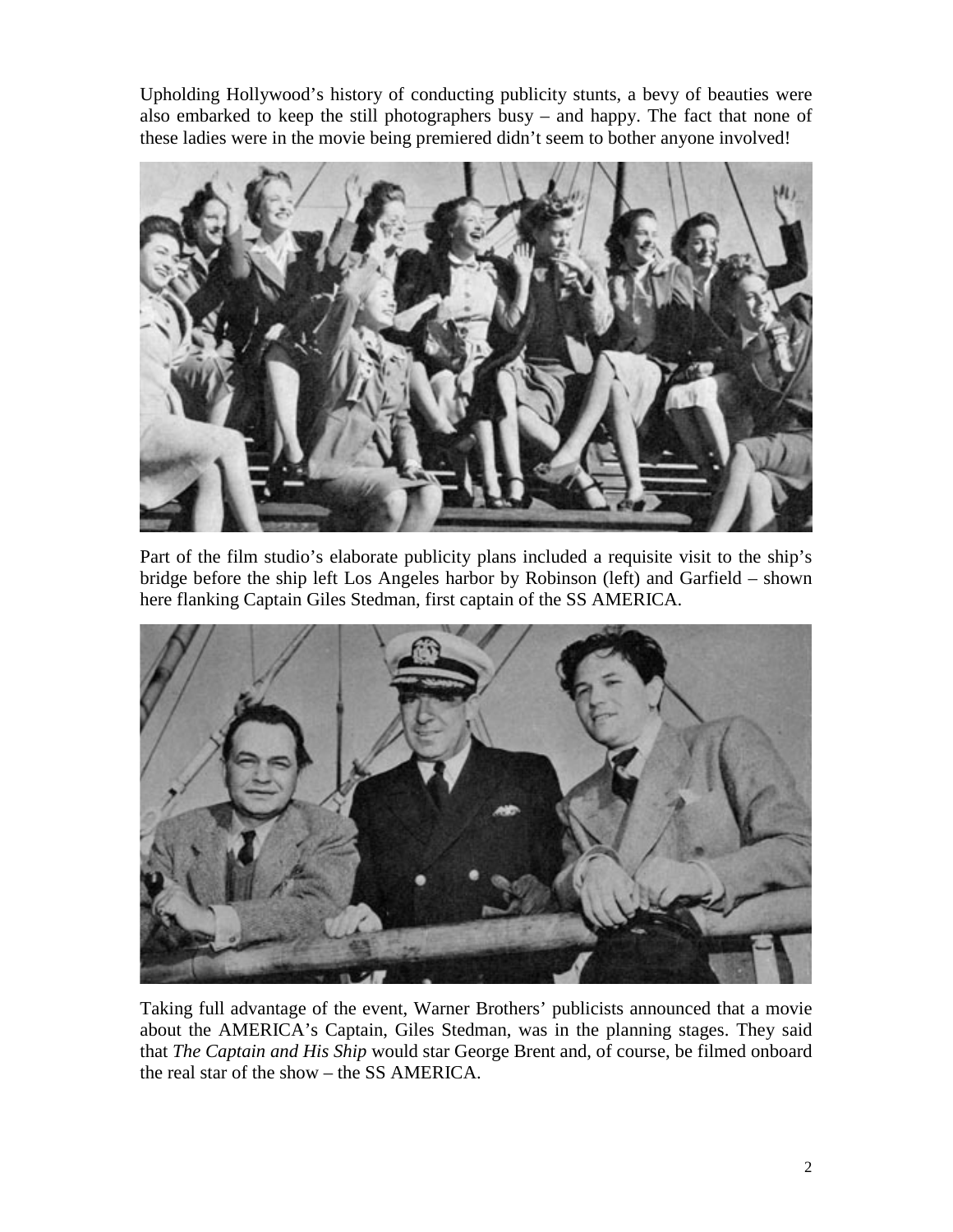But that promised motion picture was never made, perhaps because the AMERICA and Captain Stedman were both drafted by the United States Navy just weeks later, in May of 1941. AMERICA became the naval transport USS WEST POINT in June of 1941, and Captain Stedman was 'demoted' to the navy rank of Commander and assigned for a brief period of time as the ship's Executive Officer.

However, that's another story…

The Sea Wolf's premiere, in addition to being held on the high seas, took place in this large and luxurious space where guests were treated to seats far more comfortable than those found in a movie theater. A permanent stage, with a movie screen as a backdrop, was located at the aft end of the First Class Lounge (out of sight, left, in the following image), so reminiscent of a grand hotel.



A spacious lobby, located directly forward of the lounge, further enhanced this ideal setting, allowing the stars to assemble and individually make their grand entrance through double doors of gold-bronze décor, surrounded and surmounted by a gesso relief of exotic birds by noted American artist Charles Baskerville.

A motion projection room, artfully hidden behind the mural above those imposing doors, seemed like a 'made for Hollywood' feature of the ship's design. One supposes the media was relegated to the mezzanine levels one deck up and to either side of the center section of the lounge.

It must have been some night to remember...